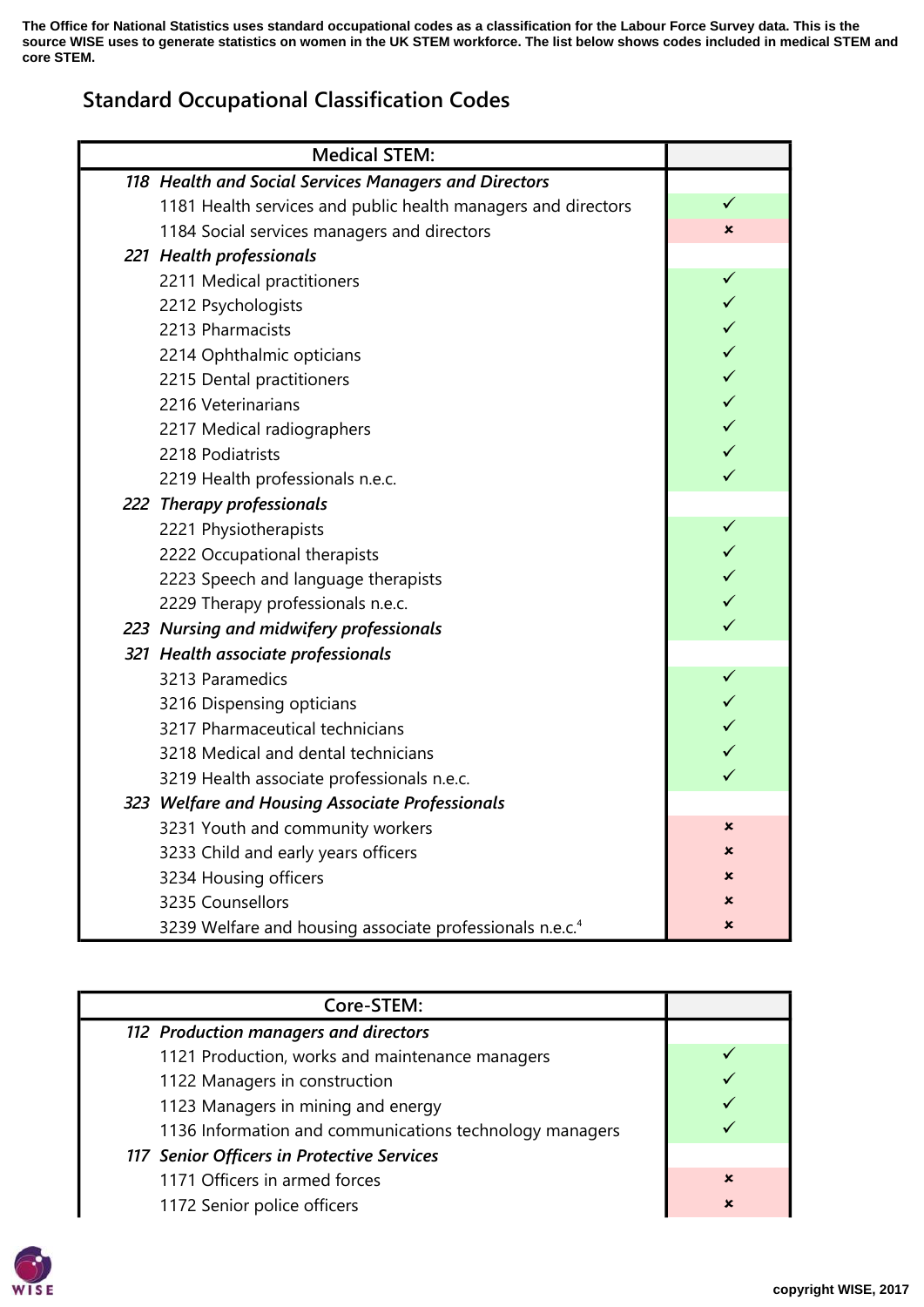| 1173 Senior officers, fire, ambulance, prison and related services       | ×              |
|--------------------------------------------------------------------------|----------------|
| 125 Managers and Proprietors in Other Services                           |                |
| 1251 Property, housing and estate managers                               | ×              |
| 1252 Garage managers and proprietors                                     | ×              |
| 1253 Hairdressing and beauty salon managers and proprietors              | ×              |
| 1254 Shopkeepers and proprietors - wholesale and retail                  | ×              |
| 1255 Waste disposal and environmental services managers                  | ×              |
| 1259 Managers and proprietors in other services n.e.c. <sup>4</sup>      | $\pmb{\times}$ |
| 211 Natural and social science professionals                             |                |
| 2111 Chemical Scientists                                                 | $\checkmark$   |
| 2112 Biological Scientists & Biochemists                                 | $\checkmark$   |
| 2113 Physical scientists                                                 | ✓              |
| 2114 Social and humanities scientists                                    | ×              |
| 2119 Natural and social science professionals n.e.c. <sup>4</sup>        | ×              |
| 212 Engineering professionals                                            | $\checkmark$   |
| 213 Information technology & telecommunications professionals            | $\checkmark$   |
| 214 Conservation & environment professionals                             | $\checkmark$   |
| 215 Research & development managers                                      | $\checkmark$   |
| 231 Teaching and education professionals                                 |                |
| 2311 Higher education teaching professionals                             | ×              |
| 2312 Further education teaching professionals                            | ×              |
| 2314 Secondary education teaching professionals                          | ×              |
| 2315 Primary and nursery education teaching professionals                | ×              |
| 2316 Special needs education teaching professionals                      | ×              |
| 2317 Senior professionals of educational establishments                  | ×              |
| 2318 Education advisers and school inspectors                            | ×              |
| 2319 Teaching and other educational professionals n.e.c.                 | ×              |
| 242 Business Research and administrative professionals                   |                |
| 2421 Chartered and certified accountants                                 | ×              |
| 2423 Management consultants and business analysts 1                      | ✓              |
| 2424 Business and financial project management professionals             | ✓              |
| 2425 Actuaries, economists and statisticians                             | ✓<br>✓         |
| 2426 Business and related research professionals                         |                |
| 2429 Business, research and administrative professionals n.e.c.          | ×<br>✓         |
| 243 Architects, town planners and surveyors                              | ✓              |
| 246 Quality and Regulatory Professionals                                 |                |
| 311 Science, engineering and production technicians                      | ✓              |
| 3111 Laboratory technicians                                              | ✓              |
| 3112 Electrical and electronics technicians                              | ✓              |
| 3113 Engineering technicians                                             | ✓              |
| 3114 Building and civil engineering technicians                          | ✓              |
| 3115 Quality assurance technicians                                       | ✓              |
| 3116 Planning, process and production technicians                        | ✓              |
| 3119 Science, engineering and production technicians n.e.c. <sup>4</sup> |                |
| 312 Draughtspersons and Building inspectors                              |                |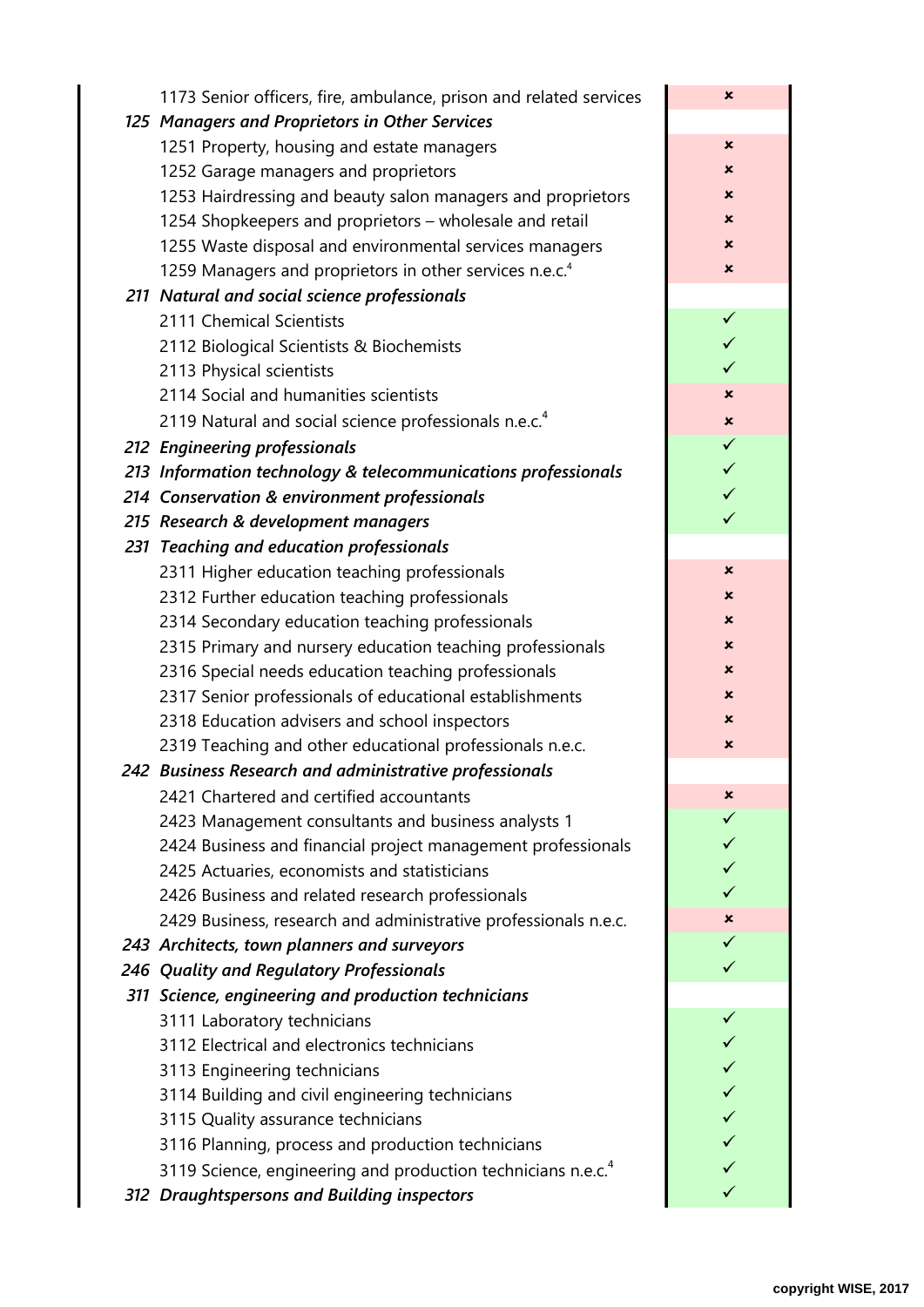| 313 IT Technicians                                         |                           |
|------------------------------------------------------------|---------------------------|
| 342 Design Occupations                                     |                           |
| 3421 Graphic designers                                     | $\boldsymbol{\mathsf{x}}$ |
| 3422 Product, clothing and related designers               | $\boldsymbol{\mathsf{x}}$ |
| 351 Transport Associate Professionals                      |                           |
| 3511 Air traffic controllers                               | $\boldsymbol{\mathsf{x}}$ |
| 3512 Aircraft pilots and flight engineers                  |                           |
| 3513 Ship and hovercraft officers                          | $\mathbf x$               |
| 355 Conservation and Environmental associate professionals | $\checkmark$              |
| 356 Public Services and Other Associate Professionals      |                           |
| 3561 Public services associate professionals               | $\boldsymbol{\mathsf{x}}$ |
| 3562 Human resources and industrial relations officers     | $\mathbf x$               |
| 3563 Vocational and industrial trainers and instructors    | $\boldsymbol{\mathsf{x}}$ |
| 3564 Careers advisers and vocational quidance specialists  | $\boldsymbol{\mathsf{x}}$ |
| 3565 Inspectors of standards and regulations               | $\mathbf x$               |
| 3567 Health and safety officers                            |                           |

| <b>STEM Skilled Trades:</b>                                     |   |  |  |
|-----------------------------------------------------------------|---|--|--|
| 521 Metal forming, welding and related trades                   | ✓ |  |  |
| 522 Metal machining, fitting and instrument-making trades       |   |  |  |
| 523 Vehicle trades                                              |   |  |  |
| 524 Electrical and electronic trades                            |   |  |  |
| 5241 Electricians and electrical fitters                        | ✓ |  |  |
| 5242 Telecommunications engineers                               |   |  |  |
| 5244 TV, video and audio engineers                              |   |  |  |
| 5245 IT engineers                                               |   |  |  |
| 5249 Electrical and electronic trades n.e.c. <sup>4</sup>       |   |  |  |
| 525 Skilled metal, electrical and electronic trades supervisors |   |  |  |
| <b>531 Construction trades</b>                                  | ✓ |  |  |
| 532 Building trades                                             | × |  |  |
| 533 Construction & Building Trades Supervisors                  | ✓ |  |  |
| 541 Textiles and garment trades                                 |   |  |  |
| 5411 Weavers and knitters                                       | × |  |  |
| 5412 Upholsterers                                               | × |  |  |
| 5413 Footwear and leather working trades                        | x |  |  |
| 5414 Tailors and dressmakers                                    | × |  |  |
| 5419 Textiles, garments and related trades n.e.c. <sup>4</sup>  | × |  |  |
| <b>542 Printing Trades</b>                                      |   |  |  |
| 5421 Pre-press technicians                                      | × |  |  |
| 5422 Printers                                                   | ✓ |  |  |
| 5423 Print finishing and binding workers                        | × |  |  |
| 811 Process Operatives                                          |   |  |  |
| 812 Plant & Machine Operatives                                  |   |  |  |
| 813 Assemblers & Routine Operatives                             |   |  |  |